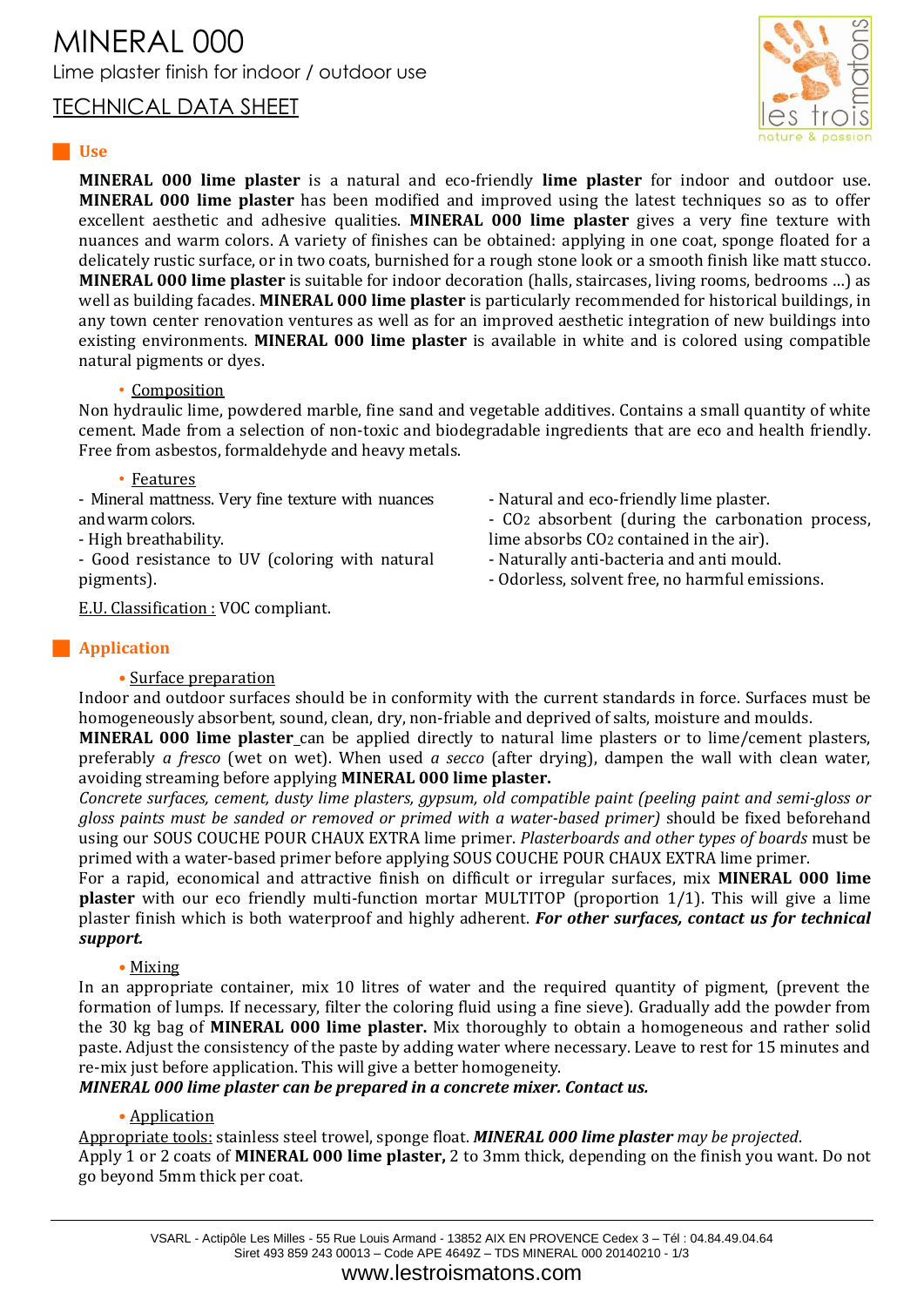# MINERAL 000 Lime plaster finish for indoor / outdoor use



# TECHNICAL DATA SHEET

Delicately rustic surface (one coat, sponge floated) : apply the lime plaster using the stainless steel trowel about 2 mm thick. When the plaster begins to harden, level off and bring out the grain using the sponge float by dampening the surface. Avoid excess water.

Rough stone look (two coats, burnished) : apply to a first coat that is dry and sponge floated. Dampen if necessary and apply a second coat between 1 and 1.5mm thick. Sponge float and burnish using the stainless steel trowel before it dries.

Smoothed (matt stucco finish) : before the first coat has dried, apply a second coat with the stainless steel trowel, 1 to 1.5mm thick. When the plaster begins to harden, use the edge of the stainless steel trowel to make the plaster shine. To obtain a better stucco effect, we advise you to use our MARBREX R lime plaster at least for the second coat.

Interesting antique or multi-color effects can be created with natural pigments and our VELATURA glaze or using our BADIMAT<sup>®</sup> lime wash paint over the **MINERAL 000 lime plaster** surface.

*MINERAL 000 lime plaster should be used as the base for any of our stucco finishes (Marmorino, Tadelakt, Mantovano …) used in combination with our MARBREX L, MARMOLAKT and FINITION S lime stuccos.*

### • Drying time - Carbonation

24 hrs to 48 hrs depending on the absorbency of the substrate and the ambient humidity.

*Where humidity, condensation or water-vapor is present, efflorescence, whitening, variations in color and fading may occur on surfaces that are not totally carbonated. Protect the end result from any rain for several days. To accelerate carbonation after the lime plaster has thoroughly dried, we recommend that you spray the surface gently from bottom to top with clean water using a low pressure spray. Avoid any streaming. Repeat this several times, leaving time to dry in between each spraying.*

### • Coverage

2 kg to 3 kg /  $m^2$ , depending on the surface and the desired end result.

### • Protection

To protect the surfaces from water and stains: you can waterproof using our HYDRO R water repellent (1 or 2 coats) and then if you want a shine finish you can wax with our CIRE SOLIDE bees and carnauba wax (1 or 2 coats). For outdoor work, waterproof with 1 or 2 coats of our HYDRO R water repellent.

### • Practical advice

Clean all tools with water immediately after use.

Apply and store at a temperature of +5°C to +30°C (40°F or 85°F).

Do not apply to hot or damp surfaces or those directly exposed to the sun, or in the wind or the rain.

Each wall section should be finished the same day. All overlapping should be done in corners or door angles. Protect the surrounding areas from splashes or clean with water immediately.

### **Health caution**

Irritating to the eyes and skin. **MINERAL 000 lime plaster** contains lime and cement those are alkaline on contact with water. During mixing and application avoid contact with eyes. In case of contact with the eyes, rinse well with fresh water and contact a specialist if any symptoms persist. Avoid prolonged contact with skin. Keep out of the reach of children.

### **Storage advice**

**MINERAL 000 lime plaster** will keep for one year in its original closed packaging. Protect from frost and humidity. Because **MINERAL 000 lime plaster** contains a small amount of white cement, once mixed with water **MINERAL 000 lime plaster** must be used within 2 to 3 hrs of preparation.

It will keep for several hours if it is covered with a thin layer of clean water. However, we recommend that you only prepare the quantity required.